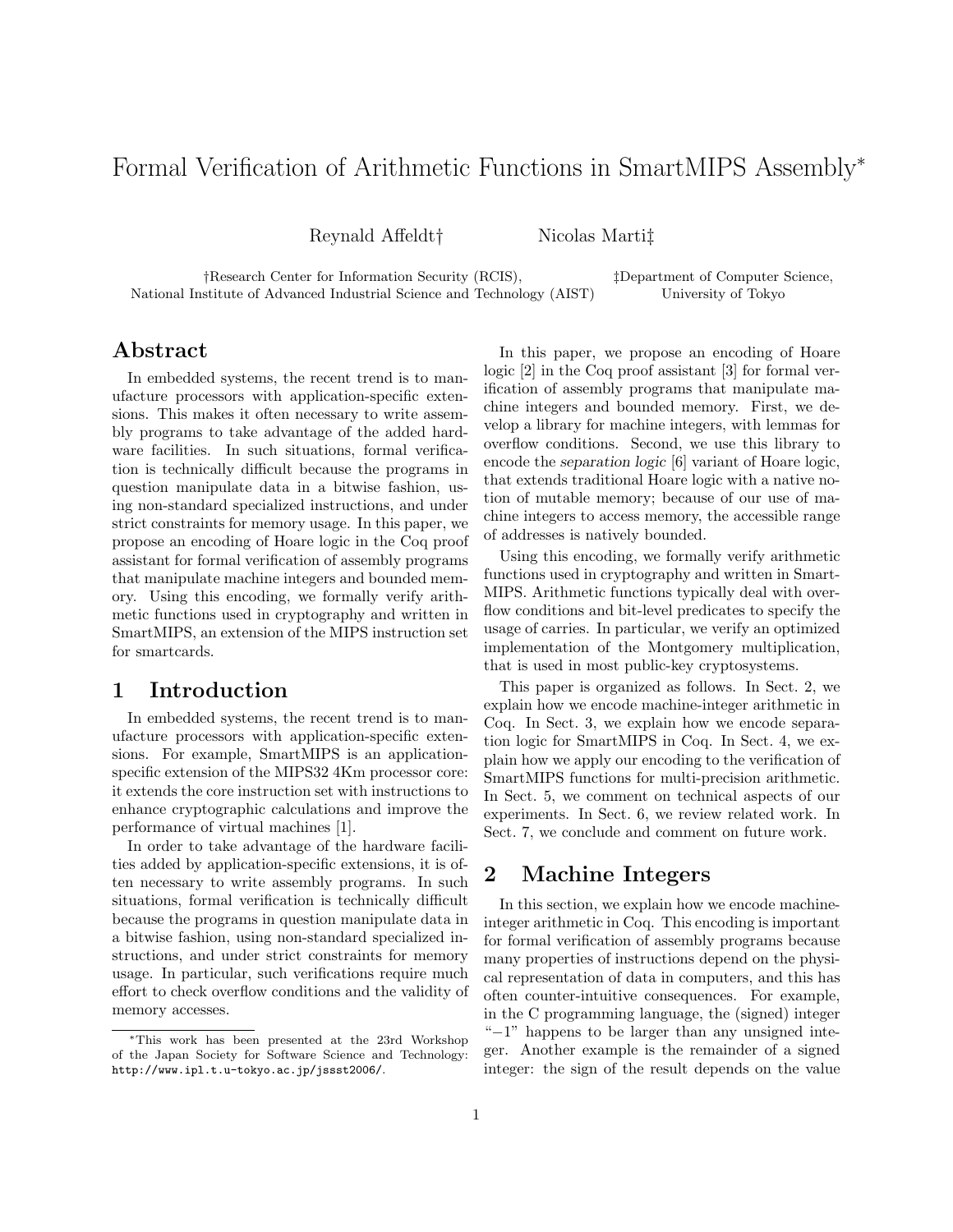of the input. Overlooking such problems often leads Definition cplt b := to bugs.

In order to encode machine integers faithfully, our approach is (1) to provide an encoding of the computer circuitry in terms of lists of bits, (2) to prove the properties of the computer circuitry, in particular w.r.t. the interpretation of lists of bits as decimal integers, and (3) to encapsulate these results in an abstract type for machine integers. There are two advantages in adopting this encoding approach: there is a close correspondance with the hardware, thus enabling the safe formalization of most properties useful for verification, and it is easy to extend the abstract type with new operations defined as recursive functions over lists of bits.

#### 2.1 Hardware Arithmetic

The computer circuitry can be modeled by recursive functions over lists of bits, and the properties of these functions can be proved by induction. In the following, we assume that bits are represented by the inductive type: Inductive bit : Set := o : bit | i : bit.

Arithmetic Operations For illustration, let us consider the addition. It can be encoded as a recursive function that does bitwise comparisons and carry propagation:

```
(* least significant bit first *)
Fixpoint add_lst' (a b:list bit) (carry:bit)
  {struct a} : list bit := match (a, b) with
  (o::a', o::b') \Rightarrow carry :: add\_lst' a' b' o| (i::a', i::b') => carry :: add_lst' a' b' i
| (-::a', -::b') \implies \text{match carry with}o \Rightarrow i :: add\_lst' a' b' o| i => o :: add_lst' a' b' i
                      end
| = > nil
end.
(* most significant bit first *)
Definition add_lst a b carry :=
```
The hardware properties of the addition such as commutativity can be proved by induction:

Lemma add\_lst\_com :  $\forall$  a b carry, add\_lst a b carry = add\_lst b a carry.

rev (add\_lst' (rev a) (rev b) carry).

Other arithmetic operations and their properties are encoded similarly.

Signed Integers MIPS distinguishes between unsigned integers and signed integers in two's complement notation. The negation of a signed integer is defined using ones' complement and addition:

```
match b with i \Rightarrow o \mid o \Rightarrow i end.
Fixpoint cplt1 (lst:list bit) {struct lst} :
  list bit := match lst with
     nil => nil
   | hd :: tl => cplt hd :: cplt1 tl
 end.
```

```
Definition cplt2 lst := add_lst (cplt1 lst)
 (zero_extend_lst (length lst - 1) (i::nil)) o.
```
The properties of complement notations are essential to prove the correctness of arithmetic operations. In practice, the most important property turns out to be the relation between the two's complement of a list and its tail:

```
Lemma cplt2_prop : \foralltl, ~(∃k, tl = zeros k) →
  \forallhd, ~(∃k, hd::tl = i::zeros k) →
    cplt2 (hd::tl) = cplt hd::cplt2 tl.
```
The conditions state that the list (hd::tl) is neither zero, nor the "weird number" (i followed by  $\infty$ ).

## 2.2 Programmer's View

In general, the programmer sees a list of bits an::...::a0 as the encoding of the integer  $(a_n \dots a_0)_2$ (in base 2). Depending on the context, this integer is unsigned, in which case its decimal value is  $a_n 2^n + \cdots + a_1$  $a_0$ , or signed in two's complement notation, in which case its decimal value is  $-a_n 2^n + a_{n-1} 2^{n-1} + \cdots + a_0$ . Let us note in Coq [[lst]]u (resp. [[lst]]s) the decimal value of the list of bits lst seen as an unsigned (resp. signed) integer.

Integers Modulo Because of the finiteness of registers, list of bits actually implement arithmetic modulo. As a consequence, the hardware addition behaves as the decimal addition only when non-overflow conditions are met, otherwise the result is only equal modulo  $(2^{\texttt{\sim}} n$  stands for the power function  $2^n$ ):

```
Lemma add_lst_nat : \forall n a b,
 length a = n \rightarrow length b = n \rightarrow[[a]]u + [[b]]u \leq 2^{\infty}n \rightarrow[[add_l]st a b o]]u = [a]]u + [b]]u.Lemma add\_lst\_nat\_overflow : \forall n a b,
 length a = n \rightarrow length b = n \rightarrow2^{\texttt{nn}} \leq [[a]]u + [[b]]u \rightarrow[[add_l]st a b o]]u = [a]]u + [b]]u - 2^m.
```
There are similar properties for other arithmetic operations, and signed integers.

Relation Between Signed and Unsigned Integers Positive signed integers coincide with unsigned integers (equivalently, unsigned integers smaller than half of the modulus coincide with signed integers):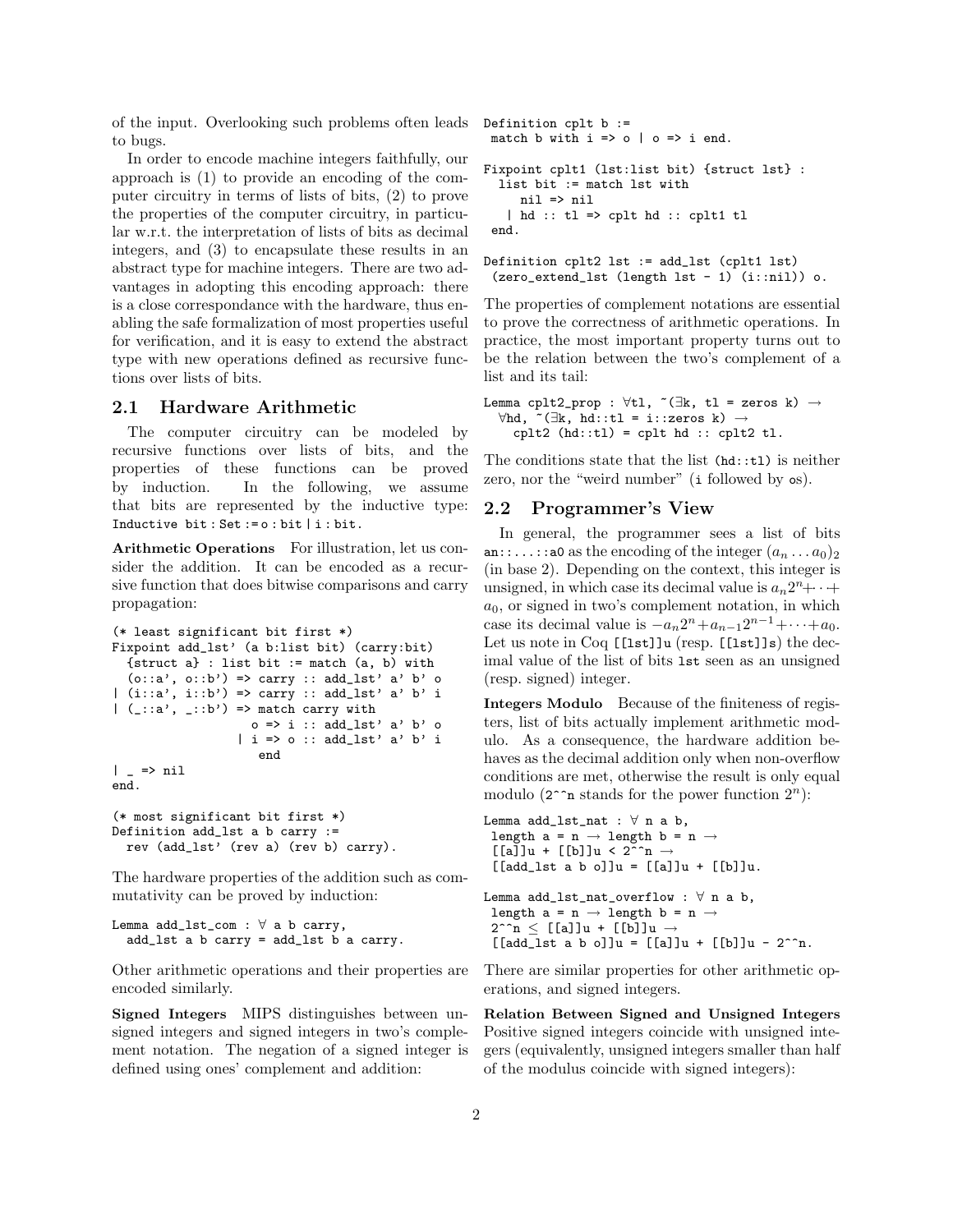```
Lemma slst2Z_ulst2Z_pos : ∀ n lst,
  length lst = n \rightarrow 0 \leq [[lst]]s \rightarrow[[lst]]s = [[lst]]u.
```
Negative signed integers are equal to unsigned integers modulo:

```
Lemma slst2Z_ulst2Z_neg : ∀ n lst,
  length lst = n \rightarrow [[lst]]s < 0 \rightarrow[[]st]]s = [[]st]]u - 2^^n.
```
#### 2.3 Abstract Type

We have encapsulated all the functions and properties about lists of bits in a module that provides an abstract type for machine integers. This abstract type appears as a type constructor where the length of the underlying list of bits is explicit:

Parameter int : nat  $\rightarrow$  Set.

Technically, it is implemented using dependent pairs. A machine integer of size n is a pair of a list of bits with the proof that its length is equal to n:

```
Inductive int (n:nat) : Set := mk_int :
  \forall (lst:list bit), length lst = n \rightarrow int n.
```
Here follows an excerpt of the module for machine integers:

```
Parameter add : \forall n, int n \rightarrow int n \rightarrow int n.
  Notation "a '(+)' b" := (add a b).
Parameter u2Z : \forall n, int n \rightarrow Z.
Parameter add_u2Z : forall n (a b:int n),
  u2Z a + u2Z b < 2^^n \rightarrowu2Z (a (+) b) = u2Z a + u2Z b.
Parameter add_u2Z_overflow : \forall n (a b:int n),
  2^{\texttt{m}} < u2Z a + u2Z b \rightarrowu2Z (a (+) b) = u2Z a + u2Z b - 2^^n.
```
Equipped with this module, one can derive properties needed for formal verification of assembly programs. Let us illustrate this point with an example. Arithmetic operations may use a mix of unsigned and signed integers. Depending on the specification, it may be important to check for overflows. The lemma below captures for example the conditions under which one can safely add an unsigned and a signed integer:

```
Lemma add_u2Z_s2Z : \forall n (a b:int n),
  0 \leq u2Z a + s2Z b < 2^^n \rightarrowu2Z (a (+) b) = u2Z a + s2Z b.
```
Concretely, this lemma says that it is safe to add " $2^{32} - 8$ " with " $-4$ " to find " $2^{32} - 12$ ", despite the fact that both values are encoded as  $(1 \cdots 1000)_2$  and  $(1 \cdots 100)_2$ , whose addition would overflow if both considered unsigned.

# 3 Hoare Logic for SmartMIPS

One difficulty of encoding in Coq a Hoare logic for assembly is the faithful representation of bitwise instructions and low-level data such as machine integers. In this section, we explain how we use machineinteger arithmetic defined in the previous section to encode separation logic, a variant of Hoare logic, for a subset of the SmartMIPS instruction set.

#### 3.1 States

The state of a SmartMIPS processor is defined as a tuple of a store of general-purpose registers, a store of control registers, an integer multiplier, and a heap (the mutable memory):

```
Definition state :=
gpr.store * cp0.store * multiplier.m * heap.h.
```
The module gpr is a finite map from the type gp\_reg of general-purpose registers to (32-bit) words, the module cp0 is a finite map from the type cp0\_reg of control registers, and heap is a map from natural numbers to words. The restriction to a word-addressable heap is just a convenience for the subset of Smart-MIPS we target. These modules are implemented using a module for finite maps developed in [8]. Let us comment in detail on the implementation of the multiplier module.

The SmartMIPS multiplier is a set of registers called ACX, HI, and LO that has been designed to enhance cryptographic computations. HI and LO are 32 bits long; ACX is only known to be at least 8 bits long. We implement the multiplier as an abstract data type m with three lookup functions acx, hi, and lo that return resp. a machine integer of length at least 8 bits and machine integers of length 32. At any time, the contents of the multiplier can be interpreted as an unsigned integer by the function utoZ. Here follows the corresponding excerpt of the module interface:

```
Module Type MULTIPLIER.
  Parameter acx_size : nat.
  Parameter acx_size_min : 8 \leq acx_size.
  Parameter m : Set.
  Parameter acx : m \rightarrow int acx\_size.
  Parameter lo : m \rightarrow int 32.
  Parameter hi : m \rightarrow int 32.
  Parameter utoZ : m \rightarrow Z.
```
The SmartMIPS instruction set features special instructions to take advantage of the SmartMIPS multiplier. For illustration, let us explain the encoding of a typical instruction. The mflhxu instruction is extensively used in arithmetic functions: it performs a division of the multiplier by  $\beta = 2^{32}$ , whose remainder is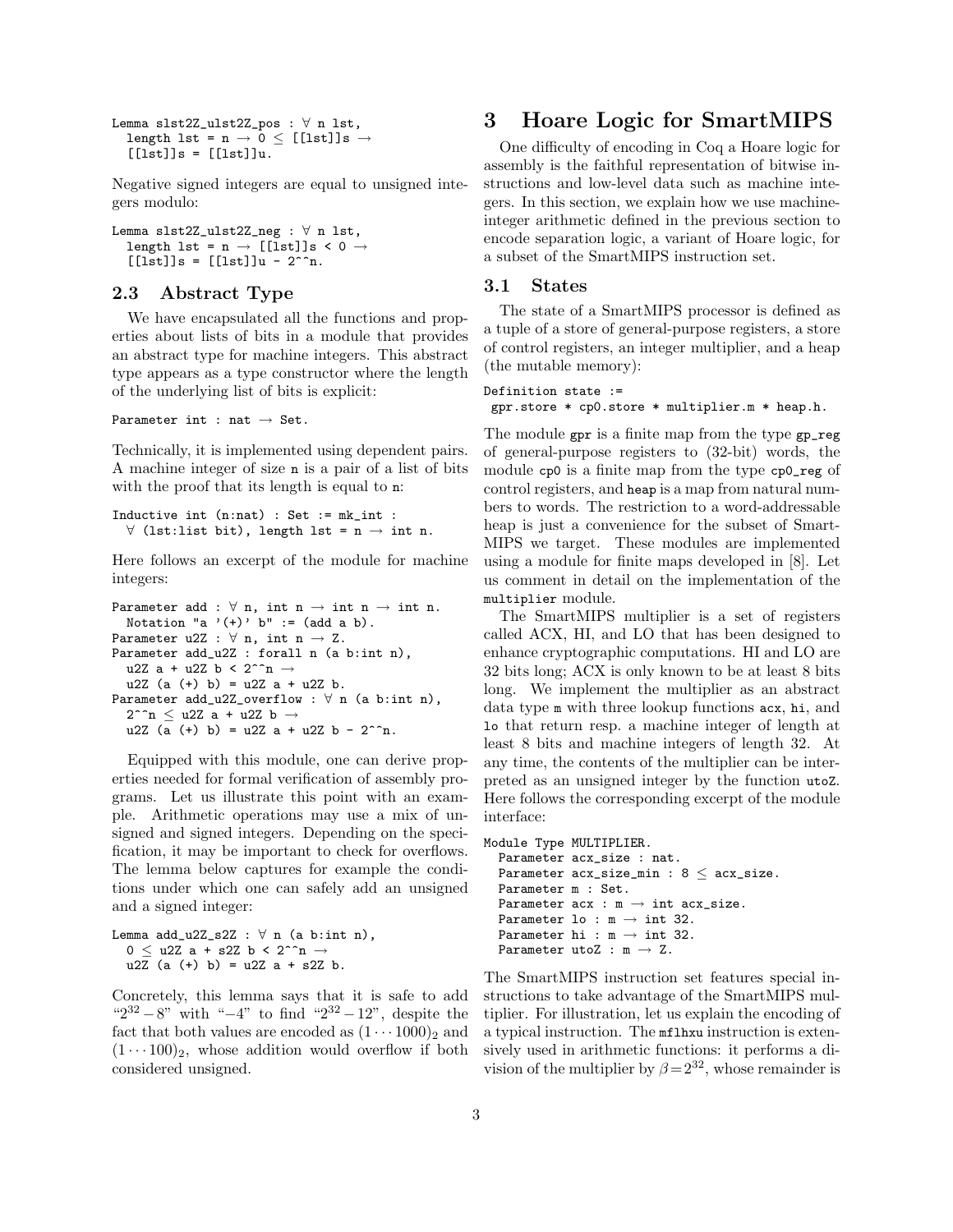put in a general-purpose register and whose quotient is left in the multiplier. The corresponding hardware circuitry is essentially a shift: it puts the contents of LO into some general-purpose register, puts the contents of HI into LO, and zeroes ACX. Here is how we implement the corresponding operation:

```
Definition mflhxu_op m :=
  let (ax', hi') := (acx m, hi m) in(Z2u acx_size 0, (zero_extend 24 acx', hi')).
```
(Z2u builds a machine integer from a relative integer.) What is important for verification is the properties of mflhxu w.r.t. the decimal value of the multiplier. Such properties can be derived as lemmas from the implementation of mflhxu\_op. For example, the decimal values of the multiplier before and after mflhxu are related as follows (Zbeta n stands for  $\beta^{n} = 2^{32n}$ ):

Lemma mflhxu\_utoZ :  $\forall$  m, utoZ m = utoZ (mflhxu\_op m) \* Zbeta 1 + u2Z (lo m).

#### 3.2 The Programming Language

We have encoded the syntax and semantics of a subset of the SmartMIPS instruction set. In short, this subset is a restriction to structured programs, which are sufficient to model directly most arithmetic functions. This section is not detailed because most encoding techniques are standard (see [8] for example).

The syntax of instructions is encoded as an inductive type called cmd whose constructors encode instructions. For example, the excerpt below shows the encoding of the syntax of add (the addition that traps on overflow):

```
Inductive cmd : Set :=
 add : gp_reg \rightarrow gp_reg \rightarrow gp_reg \rightarrow cmd | ...
```
Similarly, we have defined other instructions for arithmetic (addu that does not trap on overflow, addi that adds a 16-bit constant with a general-purpose register, and for bitwise conjunction, etc.), instructions for memory accesses (lw and sw for loading and storing words, lwxs for loads using scaled indexed addressing), instructions specific to the multiplier (maddu, msubu, multu, mflhxu, etc.), and instructions for tests (such as sltu, which is important to simulate carry flags). The only control-flow operations are whileloops, if-then-else branchings, and sequences. There is a discrepancy w.r.t. MIPS assembly: in MIPS, the first instruction that is syntactically after a conditional branching is actually executed before; in our encoding, the syntactic order reflects the execution order.

### 3.3 Axiomatic Semantics

The axiomatic semantics (the triples) is a relation between pre/post-conditions and instructions.

Pre/post-conditions are written using assertions, defined as truth-functions from states to Prop, the type of predicates in Coq (this technique of encoding is known as shallow endoding):

```
Definition assert := gpr.store \rightarrow cp0.store \rightarrowmultiplier.m \rightarrow heap.h \rightarrow Prop.
```
For example, the assertion that is always true is encoded as follows: Definition TT : assert := fun s  $s'$  m h => True. One can similarly encode any first-order predicate.

The axiomatic semantics in itself is encoded as an inductive type called semax. For example, let us consider the encoding of the triple for the instruction add:

```
Inductive semax : assert→cmd→assert→Prop :=
semax_add: ∀ Q rs rt rd,
  semax (upd_store_add rd rs rt Q)
    (add rd rs rt) Q \mid ...
```
In the precondition, upd\_store\_add is a predicate transformer that does a substitution and enforces the overflow check:

```
Definition upd_store_add rd rs rt P : assert :=
 fun s s' m h => -2^^31 \leq s2Z (gpr.lookup rs s) +
  s2Z (gpr.lookup rt s) < 2^{\texttt{^331}} \landP (gpr.update rd (gpr.lookup rs s (+)
    gpr.lookup rt s) s) s' m h.
```
In order to deal with heap-allocated data structures, we extend the assertion language with connectives from separation logic. For example, the mapsto connective (var\_e  $x \mapsto a::b::..$ ) holds for a heap that contains an array of contiguous words a, b, . . . starting at the address contained in register x. Another example of a separating connective is the separating conjunction:  $P \star Q$  holds for a state whose heap can be divided into two sub-heaps such that P and Q respectively hold for the "sub-states". In practice, the separating conjunction provides a concise way to express that two data structures reside in disjoint parts of the heap.

# 4 Multi-precision Arithmetic

Using our encoding in Coq of separation logic for SmartMIPS, we have written, specified, and verified the implementations of several multi-precision arithmetic functions. In this section, we explain the verification of the Montgomery multiplication.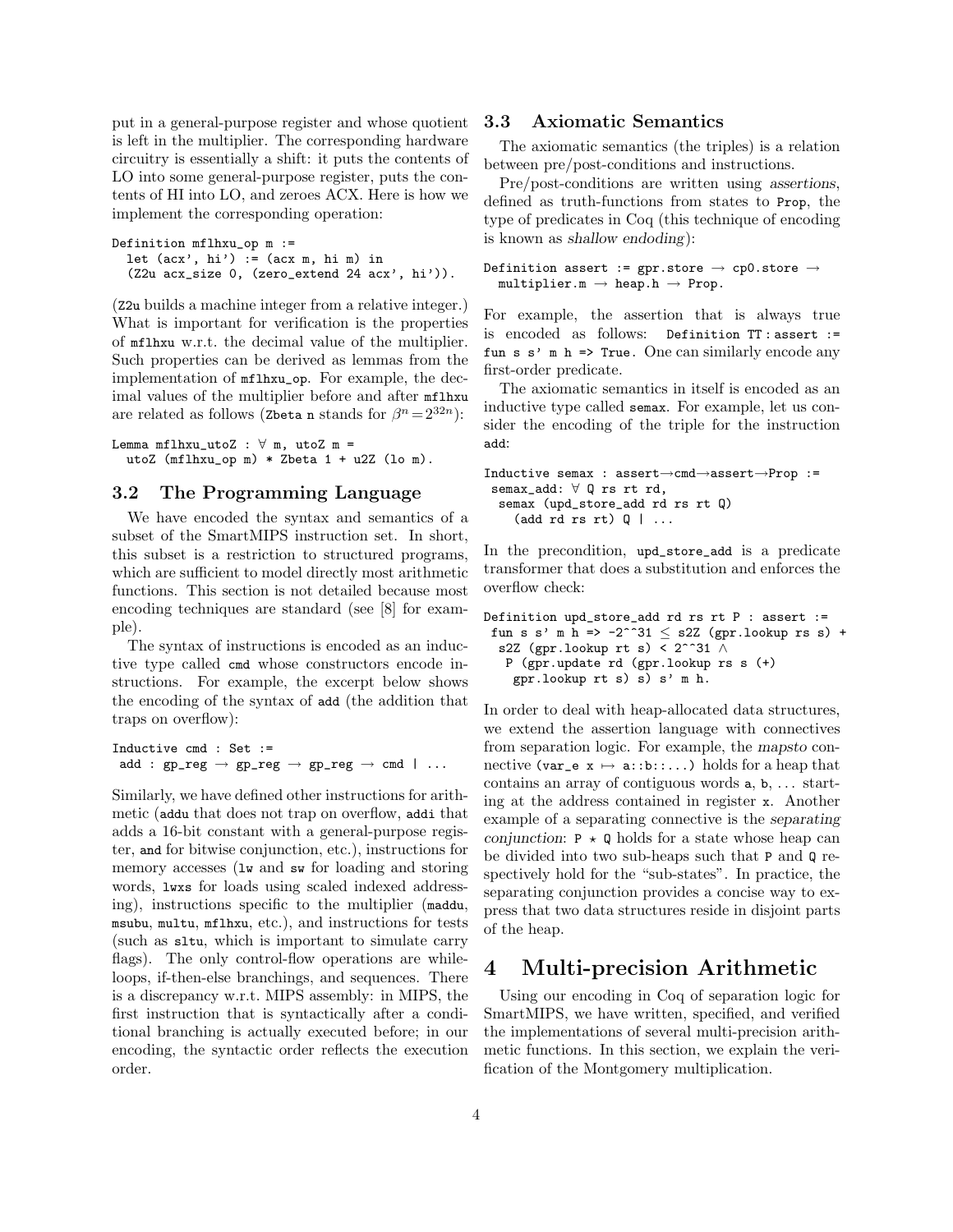### 4.1 A Library for Specifications

For specification of arithmetic functions, we need to introduce new predicates and functions. In particular, the writing of loop invariants requires predicates to talk about "partial" multi-precision integers, to represent the decimal values of partial products for example. For this purpose, we use the Sum function: (Sum k A) represents the decimal value of the k first words of the list of machine integers A. Another useful definition is equality modulo; in the following,  $a==b[$ [n]] is a Coq definition for  $a \equiv b[n]$ .

For the rest, we can simply reuse predicates and functions from the standard Coq library. For example, in the following, (Nth 0 M) represents the first element of the list of words M. More importantly, we can reuse the standard predicates for relative integers to specify overflow conditions; this is a benefit of our use of shallow encoding and our lemmas that relate machine integers to their decimal values.

#### 4.2 Montgomery Multiplication

The Montgomery multiplication is a modular multiplication that is used in many implementations of public-key crytposystems. Given three k-word integers  $X$ ,  $Y$ , and  $M$  such that Sum k  $X *$  Sum k  $Y$  < Sum k M, the Montgomery multiplication computes a k+1-word integer Z such that:

#### Zbeta  $k * Sum(k+1)$  Z = = Sum k  $X * Sum$  k Y [[Sum k M]]

The advantage of the Montgomery multiplication is that it does not require a multi-precision division, but uses shifts instead. For this to be possible, it is necessary to pre-compute the modular inverse alpha of the least significant word of the modulus:

u2Z (Nth 0 M) \* u2Z alpha ==  $-1$  [[Zbeta 1]]

The implementation of the Montgomery multiplication we dealt with is the "Finely Integrated Operand Scanning" (FIOS) variant [4]. Its main characteristic is to have only one inner-loop, in which it adds two products of 32-bit words. In general, this addition is problematic because it does not fit in the integer multiplier, but in SmartMIPS, the integer multiplier is large enough.

The complete triple specifying the Montgomery multiplication is displayed in Fig. 4.2.

## 5 Experiments

The table below summarize the sizes of verified functions and of the corresponding proof scripts:

| Arithmetic          | Size of proof scripts (lines) |            |           |
|---------------------|-------------------------------|------------|-----------|
| function (insns)    | total                         | assertions | tactics   |
|                     |                               | (ratio)    | (average) |
| addition $(11)$     | 853                           | 199 (23\%) | 654 (59)  |
| subtraction $(22)$  | 1546                          | 359 (23%)  | 1187 (54) |
| multiplication (20) | 1698                          | 436 (26%)  | 1262(63)  |
| Montgomery (36)     | 3758                          | 946 (25%)  | 2812 (78) |

Proof scripts tend to be long because of the size of assertions: pre/post-conditions occupy around 25% of proof scripts. Since assertions only change a little from step to step, appropriate tactics for forward reasoning should get rid of this overhead. The verification of each step requires in average 70 calls to tactics. Some steps are inherently difficult because lowlevel manipulations of multi-precision integers require many syntactic maniputations of goals and hypotheses. Yet, many parts of proof scripts are repetitive (trivial goals, obvious rewriting, etc.) and we already have a good deal of small-scale tactics. As a mid-term goal, it should be possible to use in average no more than 20 calls to tactics per step.

# 6 Related Work

Much work about encoding of assembly in proof assistants has been done for proof-carrying code (e.g., [7]). In this work, the encoded semantics allows for unstructured control-flow but details such as machine integers are not treated. For this reason, these encodings cannot be directly reused for formal verification of arithmetic functions, whose algorithms require precise specifications regarding overflow conditions and carry propagation.

The limitation to structured programs concretely means that arbitrary jumps cannot be represented directly. Ideally, we should encode a more general assembly language with arbitrary jumps in which to embed the subset presented in this paper. Such logics already exist (e.g., [9]).

Other encodings of machine integers in Coq have recently been proposed. Leroy has implemented a library for integers modulo  $2^{32}$  using the relative integers of Coq instead of lists ot bits [10]. Chlipala has implemented a library similar to ours based on dependent vectors [11].

## 7 Conclusion

We have proposed an encoding in Coq of separation logic for a subset of SmartMIPS. Using this encoding, we have formally verified the implementation of several arithmetic functions, including the Montgomery multiplication, a function used in the implementation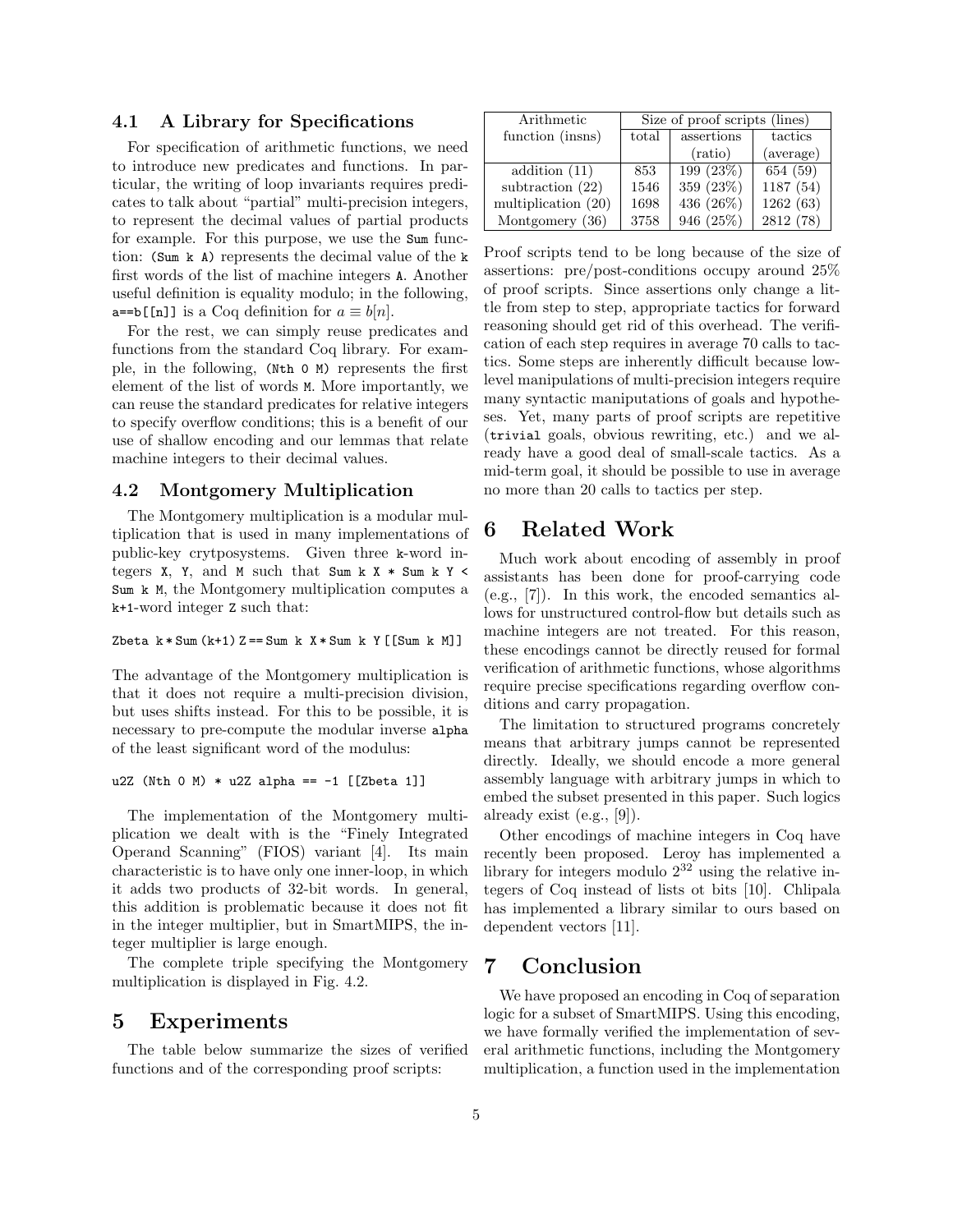of many cryptosystems. At the heart of our encoding is a module for machine integers that makes it possible to prove formally the lemmas, such as overflow conditions, needed for verification of assembly programs.

In order to verify programs involving several functions, we are currently working on an encoding of function calls and returns. We are also planning to encode the semantics of MIPS exceptions, so as to enable verification of embedded systems.

Acknowledgments The authors thank Pascal Paillier at Gemplus/Gemalto for providing explanations about the Montgomery multiplication.

# References

- [1] MIPS Technologies. MIPS32 4KS Processor Core Family Software User's Manual.
- [2] C. A. R. Hoare. An Axiomatic Basis for Computer Programming. Communications of the ACM, 12(10):576–585, 1969.
- [3] The Coq Proof assistant. http://coq.inria. fr.
- [4] C. Kaya Koç, T. Acar, and B. S. Kaliski Jr. Analyzing and Comparing Montgomery Multiplication Algorithms. IEEE Micro 16(3):26–23, 1996.
- [5] IEEE Computer Society. 17th IEEE Symposium on Logic in Computer Science (LICS 2002).
- [6] J. C. Reynolds. Separation Logic: A Logic for Shared Mutable Data Structures. In [5].
- [7] N. A. Hamid, Z. Shao, V. Trifonov, S. Monnier, and Z. Ni. A Syntactic Approach to Foundational Proof-Carrying Code. In [5].
- [8] N. Marti, R. Affeldt, and A. Yonezawa. Formal Verification of the Heap Manager of an Operating System using Separation Logic. In 8th International Conference on Formal Engineering Methods (ICFEM 2006).
- [9] G. Tan and A. W. Appel. A Compositional Logic for Control Flow. In 7th International Conference on Verification, Model Checking, and Abstract Interpretation (VMCAI 2006).
- [10] X. Leroy. Formal certification of a compiler backend. In 33rd ACM Symposium on Principles of Programming Languages (POPL 2006).

[11] A. Chlipala. Modular Development of Certified Program Verifiers with a Proof Assistant. In 11th ACM International Conference on Functional Programming (ICFP 2006).